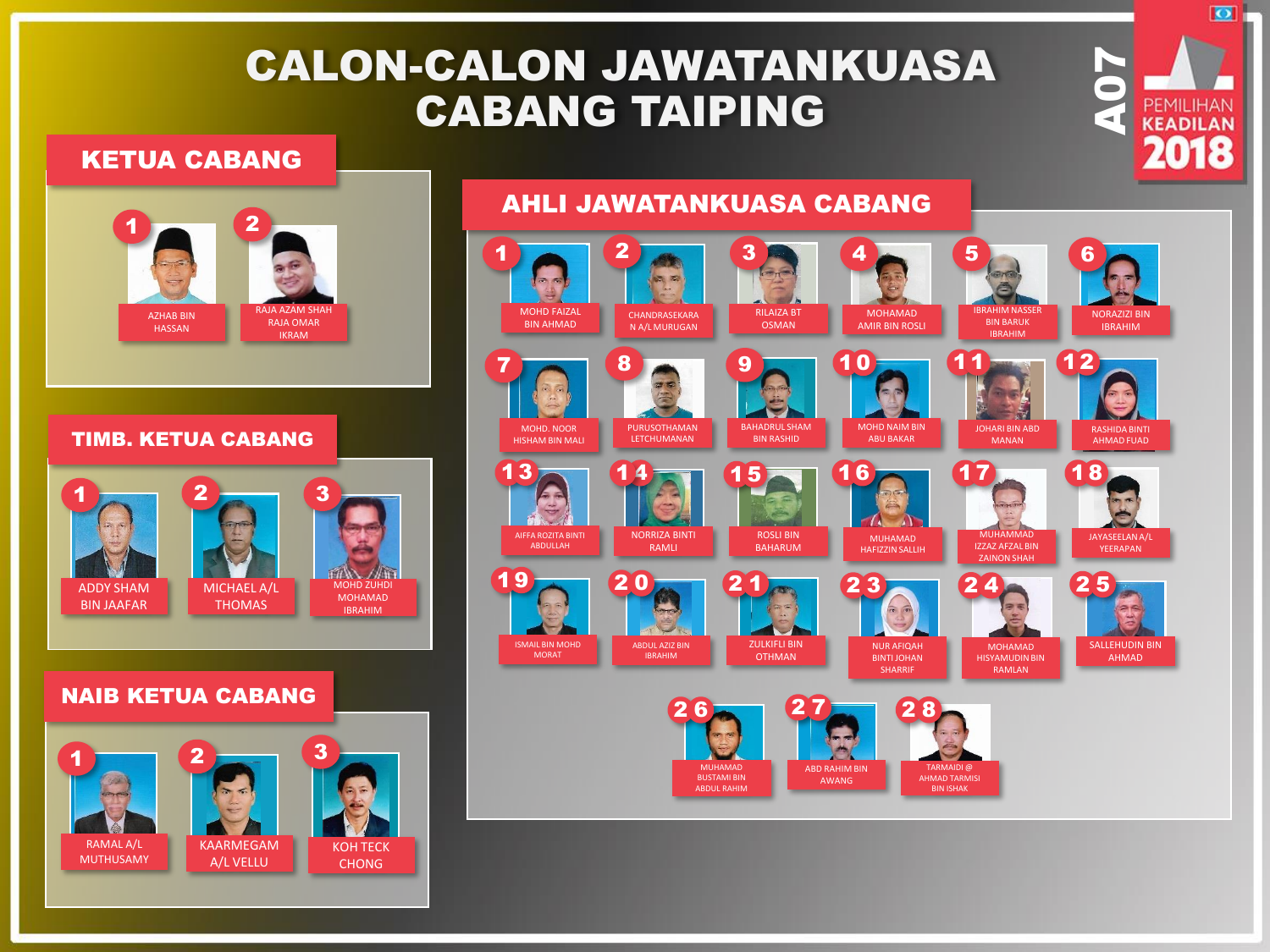# CALON-CALON JAWATANKUASA AMK CABANG TAIPING

#### KETUA AMK CABANG



#### TIMB. KETUA AMK CABANG



#### NAIB KETUA AMK CABANG



#### AHLI JAWATANKUASA AMK CABANG

















**A07** 

ञ

## MENANG TANPA BERTANDING

WALAU BAGAIMANAPUN, PEMILIHAN MAJLIS PIMPINAN PUSAT, AMK PUSAT DAN WANITA PUSAT TETAP DIJALANKAN SEPERTI YANG TELAH DIJADUALKAN.

TERIMA KASIH.